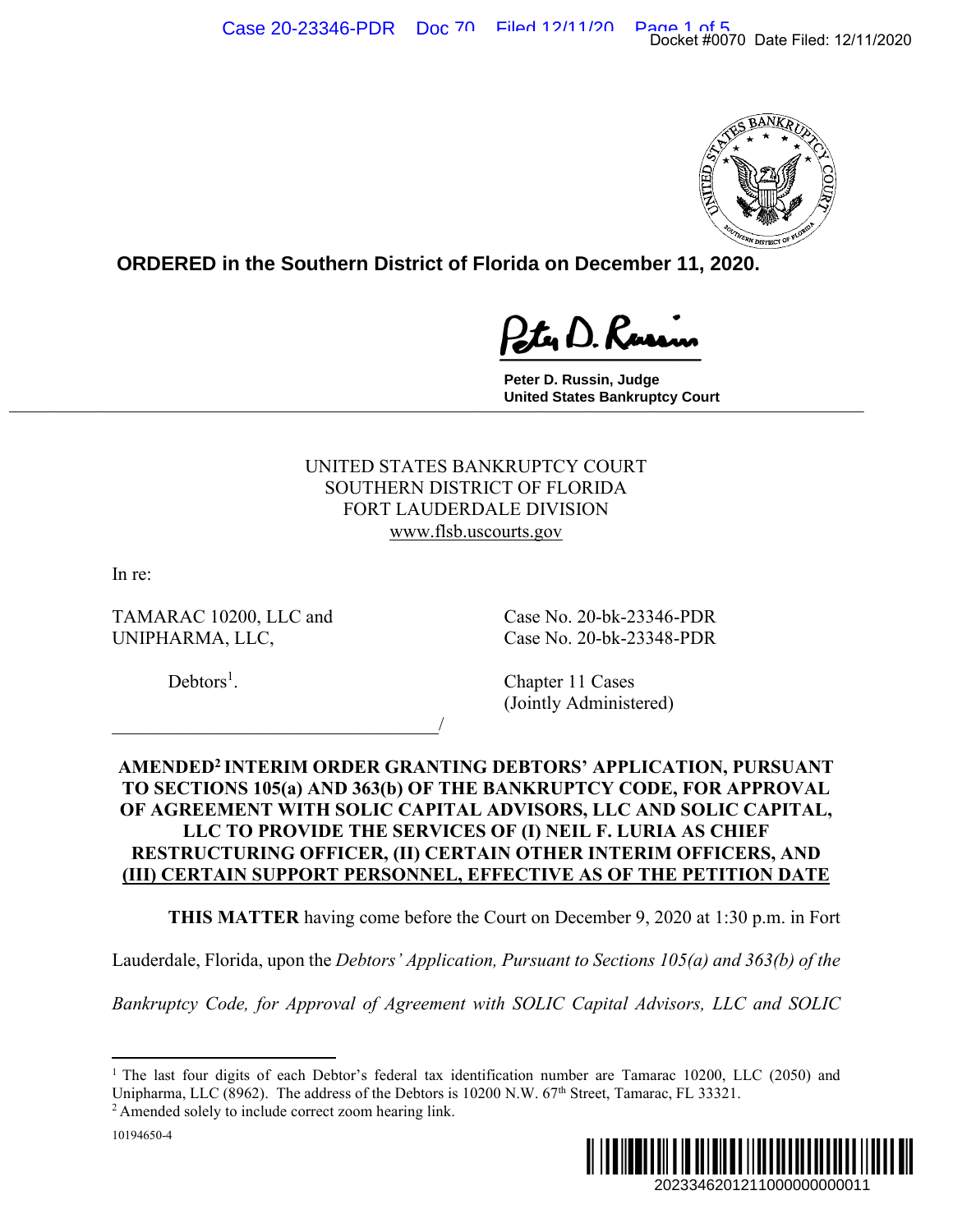*Capital, LLC to Provide the Services of (I) Neil F. Luria as Chief Restructuring Officer, (II) Certain Other Interim Officers, and (III) Certain Support Personnel, Effective as of the Petition Date* [ECF No. 8] (the "*Application*") filed on December 6, 2020 by the above-captioned debtorsin-possession (the "Debtors"). The Application seeks entry of an order authorizing the retention of SOLIC Capital Advisors, LLC and SOLIC Capital, LLC (together, "SOLIC") to provide (i) Neil F. Luria ("Luria"), as chief restructuring officer ("CRO") to the Debtors, (ii) S. Waite Popejoy III to serve as Chief Financial Officer (the "CFO"), Gregory Hagood to serve as Executive Vice President of Strategy (the "EVP of Strategy"), Robert Annas as Executive Vice President of Operations (the "EVP of Operations"), Matthew Caine as Vice President of Strategy (the "VP of Strategy"), and Mary Dressler as the Director of Strategy (the "Director of Strategy", and together with the CRO, the CFO, the EVP of Strategy, the EVP of Operations, and the VP of Strategy, the "Interim Officers"); and (iii) the services of certain support personnel, effective as of the Petition Date, upon the terms and conditions set forth in the original Agreement attached as Exhibit "B" to the Application (the " $\Delta$ greement"). Upon the Application,<sup>3</sup> the Luria Declaration attached as Exhibit "A**"** to the Application; and it appearing that neither Luria nor SOLIC holds nor represents any interest adverse to the Debtors' estates; and this Court having jurisdiction to consider the Application and the relief requested therein pursuant to 28 U.S.C. §§ 157 and 1334; and consideration of the Application and the relief requested therein being a core proceeding pursuant to 28 U.S.C. § 157(b); and the Debtors having asserted that venue is proper before this Court pursuant to 28 U.S.C. § 1408; and it appearing that proper and adequate notice of the Application has been given and that no other and further notice is necessary; and the relief requested in the Application being in the best interests of the Debtors and their estates and creditors and interest

<sup>&</sup>lt;sup>3</sup> Capitalized terms used but not defined herein shall have the meanings ascribed in the Application.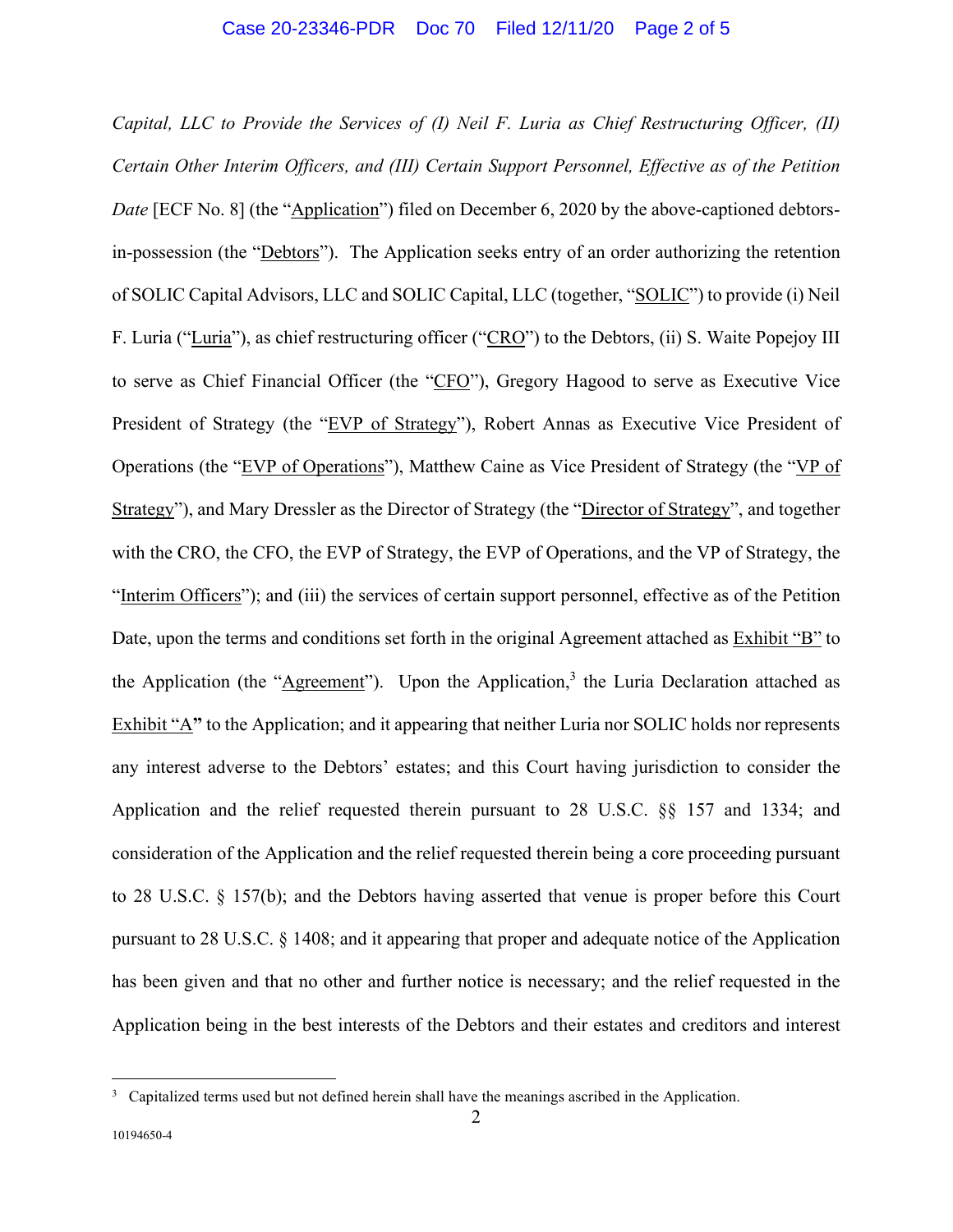## Case 20-23346-PDR Doc 70 Filed 12/11/20 Page 3 of 5

holders; and this Court having reviewed the Application and having heard the arguments in support of the Application at a hearing before this Court (the "Hearing"), and this Court having determined that the legal and factual bases set forth in the Application and at the Hearing establish just cause for the relief granted herein; and upon all of the proceedings had before this Court and after due deliberation thereon, all of which are incorporated herein by reference; and good and sufficient cause appearing therefore, it is

# **ORDERED** that:

1. The Application and the Agreement are **APPROVED** on an interim basis, subject to the terms hereof.

2. The Debtors are authorized, pursuant to 11 U.S.C. §§ 105(a) and 363(b) and effective as of the Petition Date, to retain SOLIC to provide (a) the services of (i) the CRO, (ii) the CFO, (iii) the EVP of Strategy, (iv) the EVP of Operations, (v) the VP of Strategy, and (vi) the Director of Strategy; and (b) the services of certain support personnel, upon the terms set forth in the Agreement attached as Exhibit "B" to the Application.

3. Pending a final hearing on the Application, the Debtors are authorized to pay all amounts owed to SOLIC under the Application and the Agreement pursuant to the terms set forth therein.

4. The entry of this Interim Order is not an approval at this time of the Deferred Restructuring Fee which shall be considered at the final hearing on the Application.

5. SOLIC will not be subject to any order of this Court governing the procedures for interim compensation for professionals.

6. The Debtors are authorized and empowered to take all actions necessary to implement the relief granted in this Interim Order.

3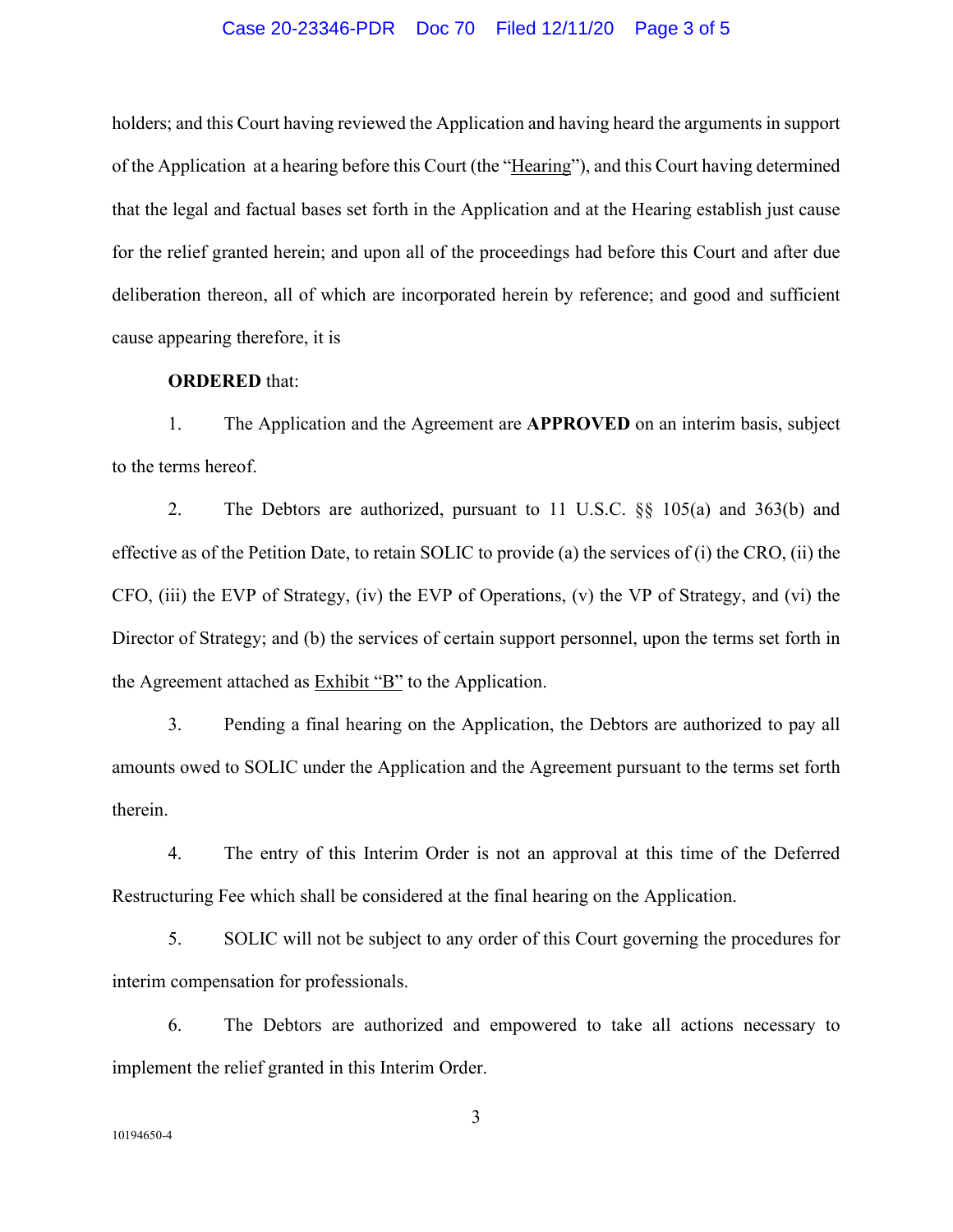### Case 20-23346-PDR Doc 70 Filed 12/11/20 Page 4 of 5

7. Entry of this Interim Order is without prejudice to the rights of any party-in-interest to interpose an objection to the Application, and any such objection will be considered on a *de novo* standard at the Final Hearing.

8. The terms and conditions of this Interim Order shall be immediately effective and enforceable upon its entry and effective as of the Petition Date.

9. The Court shall conduct a final hearing (the "Final Hearing") on the Application on **December 30, 2020 at 10:00 a.m. by VIDEO CONFERENCE.** 

10. \*\***IMPORTANT**\*\* The hearing scheduled by this Order will take place only by video conference. **DO NOT GO TO THE COURTHOUSE**. Attorneys must advise their clients not to appear at the courthouse. To participate in the hearing by video conference please refer to the instructions under the name of the presiding Judge on the Court's web site, www.flsb.uscourts.gov.

11. To register for the video conference, manually enter the following registration link in a browser:

# https://www.zoomgov.com/meeting/register/vJItf-ipqT8vGjlMEYtsbL8NoEGB2qO0Mnk

12. **PLEASE NOTE**: No person may record the proceedings from any location by any means. The audio recording maintained by the Court will be the sole basis for creation of a transcript that constitutes the official record of the hearing. Although conducted using video conferencing technology, the hearing is a court proceeding. The formalities of the courtroom must be observed. All participants must dress appropriately, exercise civility, and otherwise conduct themselves in a manner consistent with the dignity of the Court.

# # #